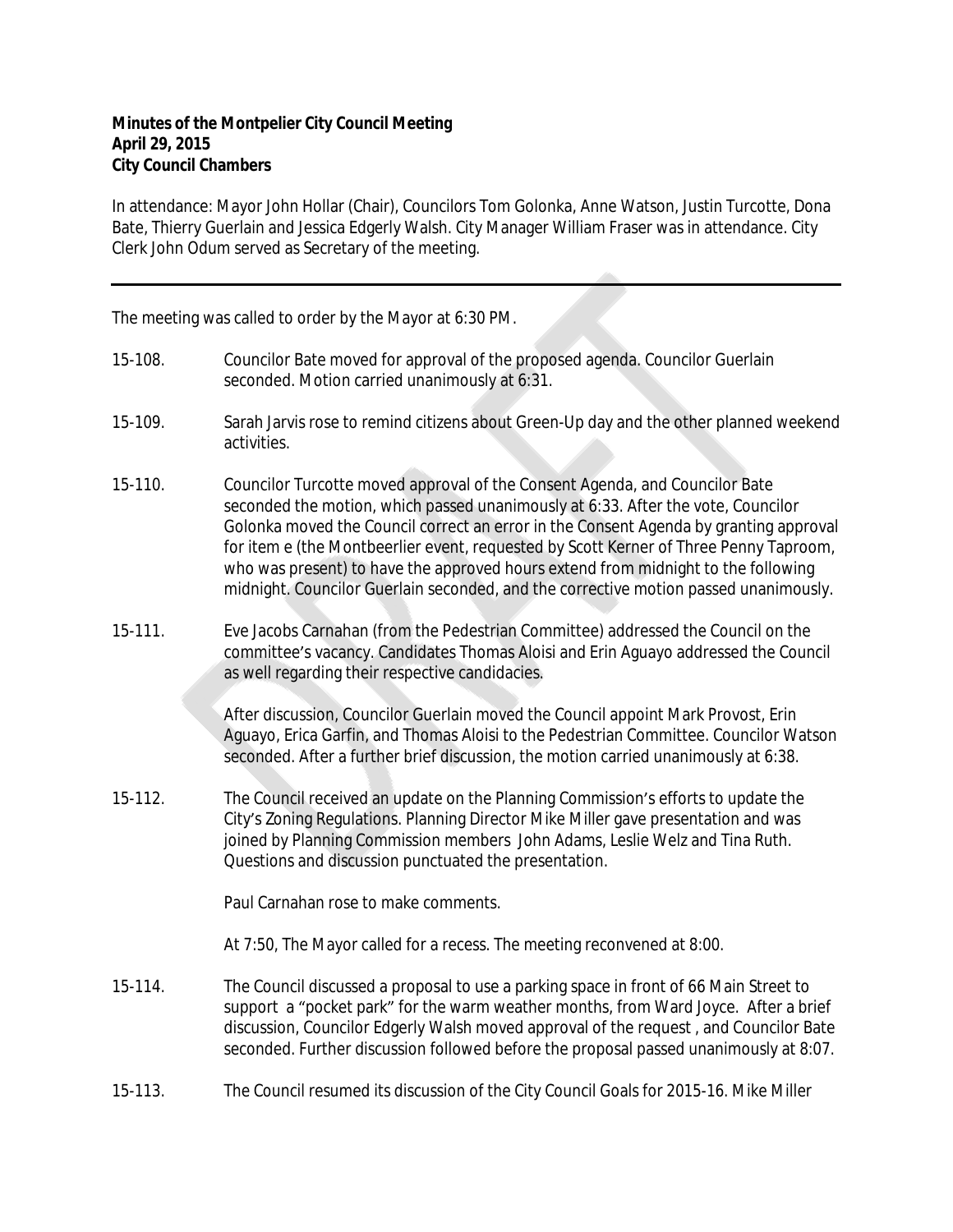joined the discussion and Kevin Casey (also of the Planning Department) also participated, inasmuch as the discussion focused on parking. Sarah Jarvis addressed the council in reference to a letter she penned that was signed by many downtown business owners promoting growth. Dan Jones addressed the Council on net zero/climate concerns.

Councilor Watson moved the Council formally adopt the goals document with the suggested changes offered by councilors during the course of the evening's discussion. Councilor Bate seconded. City Manager Fraser reviewed the suggested changes from his notes, so there would be no misunderstanding. More discussion followed, before the motion was unanimously approved at 9:02.

15-116. Councilor Bate reminded the Council of the presentation on "smoke-free" from a prior meeting, before also relaying a report from the integrated transportation group she had liaised with. The Mayor added that downtown merchants need to be reached out to on "smoke-free." Mr. Fraser made note of his contact with businesses on the issue to date.

> Councilor Guerlain announced he will be resigning from the Council and become a Florida resident. He indicated his resignation would take effect when a replacement is chosen and available. He thanked the Council, Mayor, City Manager, and city staff.

> Councilor Golonka thanked Councilor Guerlain for his service. He also reported on calls of concern about the recent Meadow Mart robbery. Finally, he gave a report on the Public Safety Authority's progress in identifying a staffer.

Councilor Watson thanked Councilor Guerlain for his service.

Councilor Edgerly Walsh also thanked Councilor Guerlain for his service, before thanking the Council for excusing her recent absences due to injury.

- 15-117. Mayor Hollar thanked Councilor Guerlain for his service.
- 15-118. The City Clerk thanked Councilor Guerlain for his service.
- 15-119. The City Manager also thanked Councilor Guerlain for his service, and advised the Council to consider the process for identifying a replacement, reviewing what had been done in the past. Some discussion followed. The sense of the Council was that a replacement should be appointed at the May 27thand that the process should mirror the most recent prior such process.

The City Manager went on to note an upcoming event commemorating District Heat, inform Councilors that the rusting bike sculpture at the Hunger Mountain co-op would be removed within the month, and that water-sewer bills were going out soon. Mr. Fraser added that an analysis of water usage - given the request that residents run water during the cold weather – had been done. Assistant City Manager Jessie Baker rose to explain the criteria for applying credits to eligible users.

Councilor Guerlain moved for adjournment, and Councilor Watson second. Without objection, the